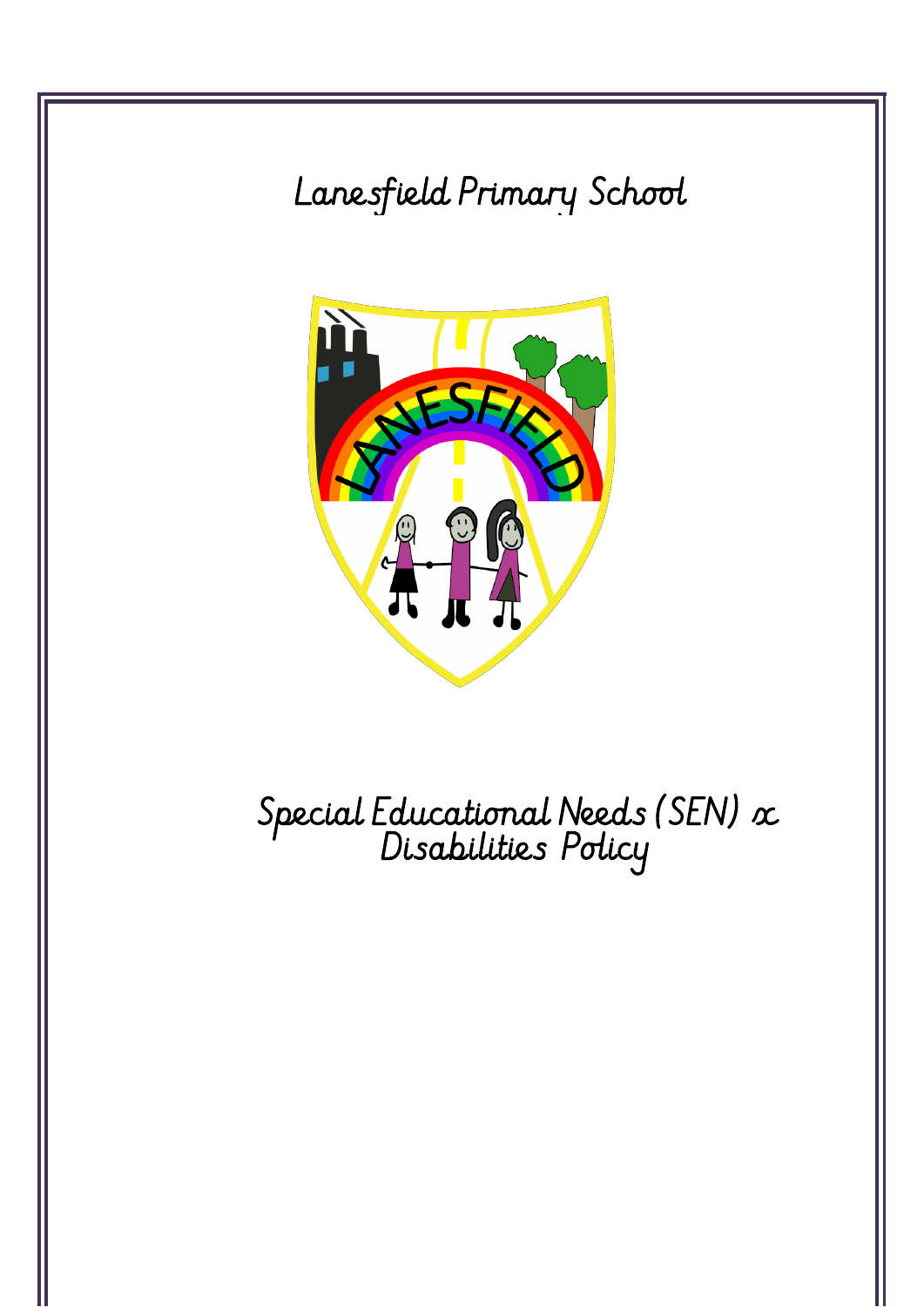## Review Date: September 2021

#### Introduction

Lanesfield Primary School has a named SENDCO; Mrs Abley and a named Governor responsible for SEND; Mrs Langhorn. (For the academic year 2020-21 during Mrs Abley's Mat Leave, the role will be maintained by Mrs Greenway and Mrs Rollinson with support from Wolverhampton Specialist Service Team/ They ensure that the Lanesfield Special Educational Needs policy works within the guidelines and inclusion policies of the Code of Practice (2015), the Local Education Authority and other policies current within the school.

Here it is the belief that all children have an equal right to a full and rounded education which will enable them to achieve their full potential. We use our best endeavours to secure special educational provision for pupils for whom this is required, that is 'additional to and different from' that provided within the differentiated curriculum to better respond to the four areas of need identified in the Code of Practice (January 2015).

- Communication and interaction
- Cognition and learning
- Social, mental and emotional health
- Sensory/physical

### What are Special Educational Needs?

A child or young person has special educational needs if he or she has a learning difficulty or disability which calls for special educational provision to be made for him or her. A learning difficulty or disability is a significantly greater difficulty in learning than the majority of others of the same age. Special educational provision means educational or training provision that is additional to, or different from, that made generally for others of the same age in a mainstream setting in Englandk. Health care provision or social care provision which educates or trains a child or young person is to be treated as special educational provision. Code of Practice 2015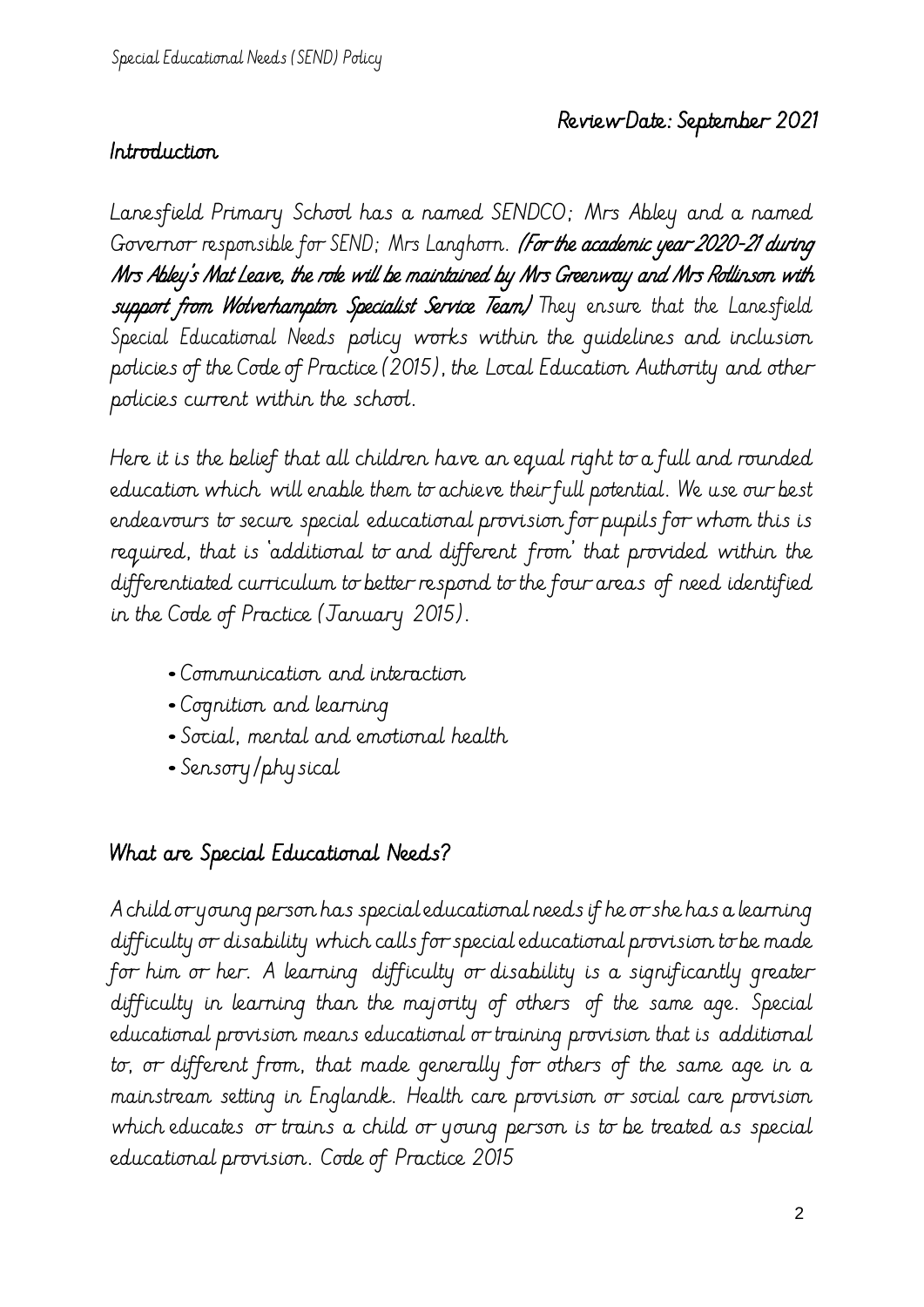The school recognises that the needs of high achieving children should also be catered for and recognised as a 'Special Educational Need'.

This SEND policy details how, at Lanesfield, we will endeavour to provide inclusive practise for all, ensuring that the necessary provision is made for any pupil with specific additional needs and that those needs are known to any staff where applicable. We will ensure that teachers are able to identify and provide for those pupils with special educational needs, allowing them to join in all school activities together with pupils who do not have special educational needs.

# Aims and objectives

The aims of this policy are:

•to create an inclusive environment that meets the additional educational needs of each child in order that they can achieve their learning potential (and engage in activities alongside pupils who do not have SEN)

•to request, monitor and respond to parents/carers and pupils views in order to evidence high levels of confidence and partnership

•to make clear the expectations of all partners in the process.

•to ensure a high level of staff expertise to meet pupil need, through

well targeted continuing professional development

•to ensure support for pupils with medical conditions full inclusion in all school activities by ensuring consultation with health and social care professionals

•to identify the roles and responsibilities of all staff in providing for children's special educational needs

•through reasonable adjustments to enable all children to have full access to all elements of the school curriculum

•to work in cooperation and productive partnerships with the Local Education Authority and other outside agencies, to ensure there is a multi-professional approach to meeting the needs of all vulnerable learners

Equal Opportunities and Inclusion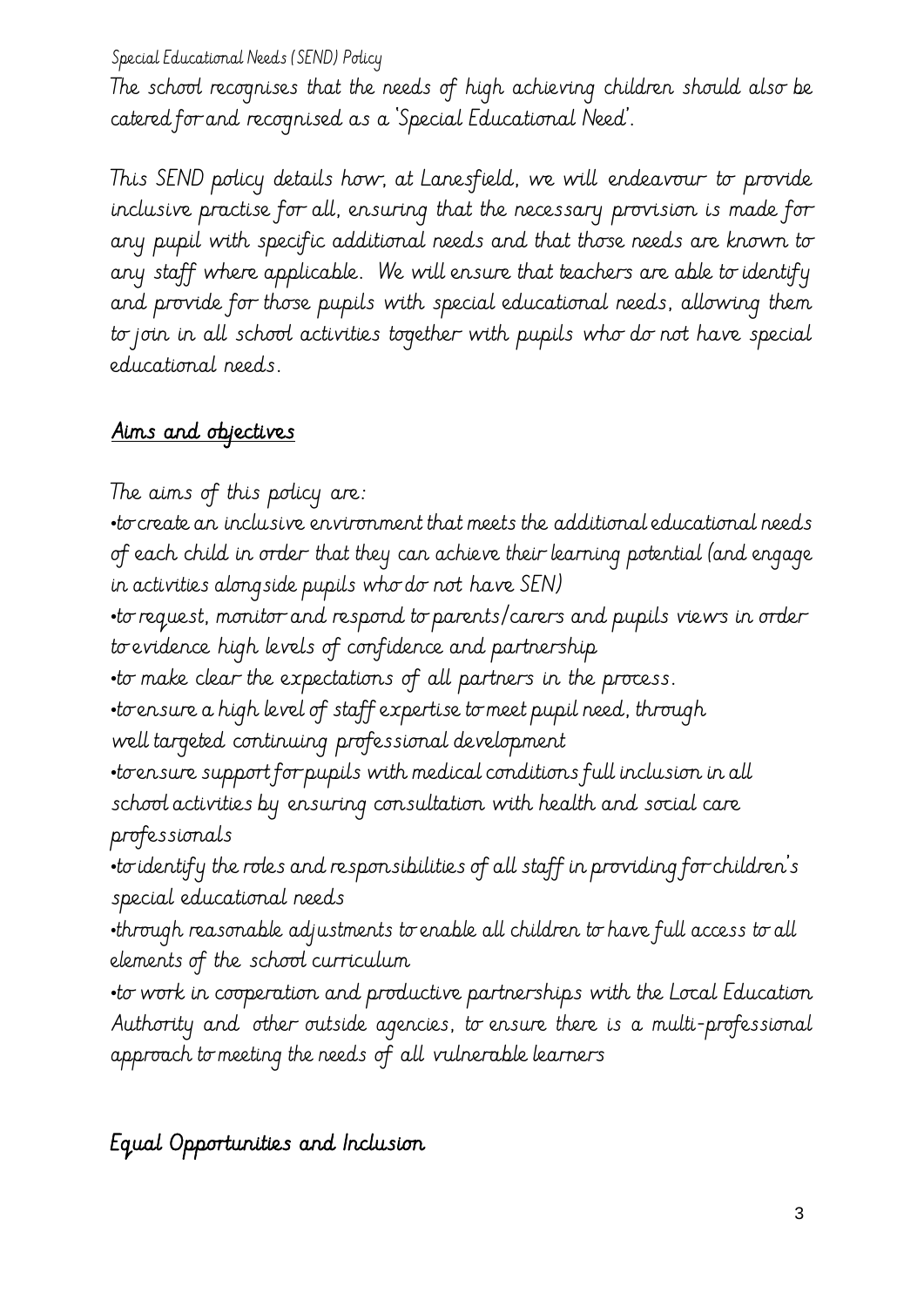Through all subjects we ensure that the school meets the needs of all, taking account of gender, ethnicity, culture, religion, language, sexual orientation, age, ability, disability and social circumstances. It is important that in our school we meet the diverse needs of pupils to ensure inclusion for all and that all pupils are prepared for full participation in a multi ethnic society. We also measure and assess the impact regularly through professional meetings which could include our SEND coordinator, relevant support worker, head teacher and individual teachers to ensure all children have equal access to succeeding.

Through appropriate curricular provision, we respect the fact that children:

- have different educational and behavioural needs and aspirations.
- require different strategies for learning.
- acquire, assimilate and communicate information at different rates.
- need <sup>a</sup> range of different teaching approaches and experiences.

Teachers respond to children's needs by:

- providing support for children who need help with specific areas such as, numeracy, communication, language and literacy, alongside the wider areas such as, SEMH .
- planning to develop children's understanding through the use of all available senses and experiences.
- planning for inclusive children's full participation in learning, and in physical and practical activities.
- helping children to manage and own their behaviour and to take part in learning effectively and safely.
- helping individuals to manage their emotions, particularly trauma or stress, and to take part in learning.

## Identification, Assessment and Provision

Provision for children with special educational needs is a matter for the whole school. The governing body, the school's head teacher, the SENDCO and all other members of staff, particularly class teachers and teaching assistants, who have important daystosday responsibilities. All teachers are teachers of children with special educational needs.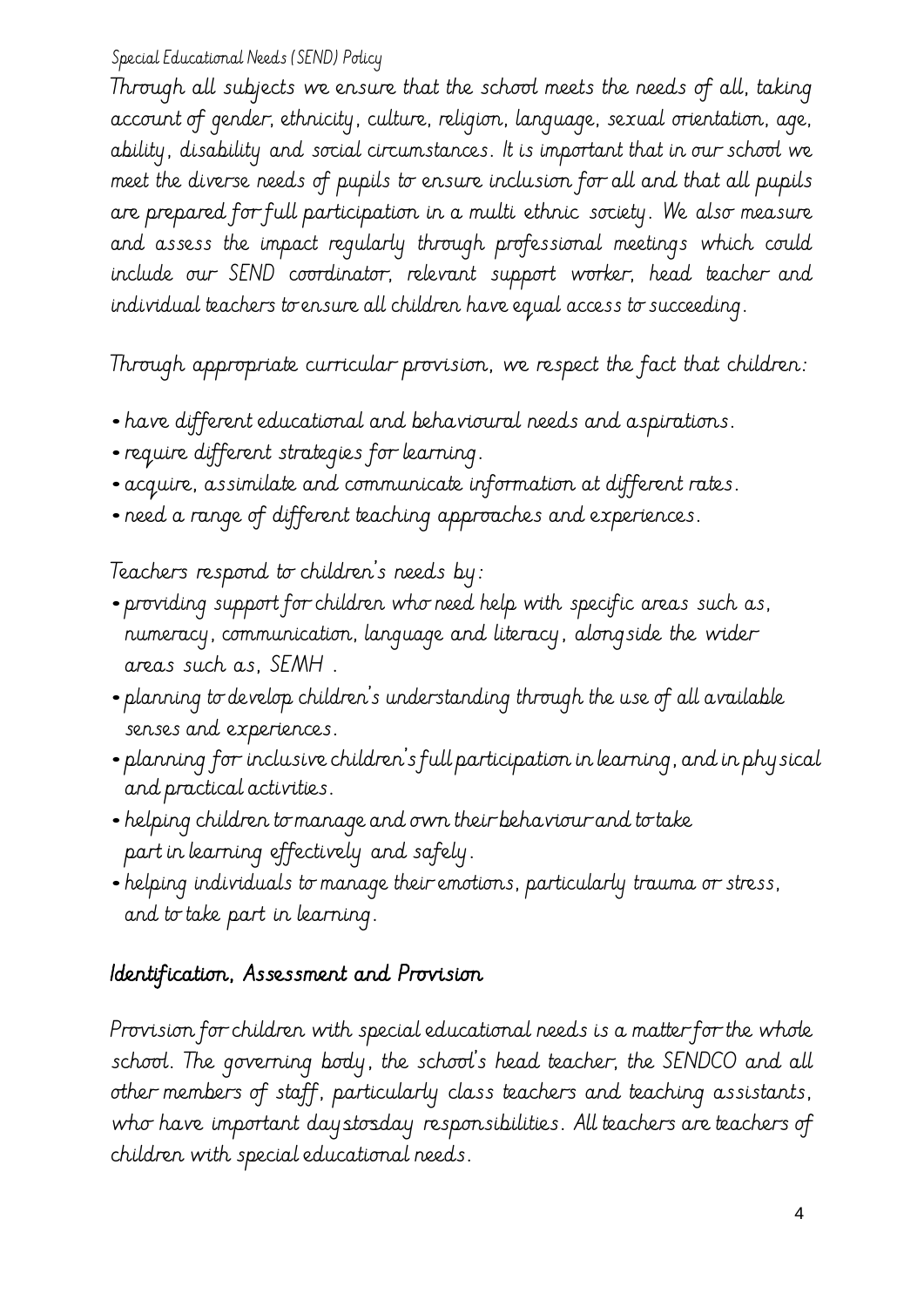The school will assess each child's current levels of attainment on entry in order to ensure that they build on the patterns of learning and experience already established during the child's pre-school years. If the child already has an identified special educational need, this information may be transferred from other partners in their Early Years setting and the class teacher and SENDCO will use this information to:

- Provide starting points for the development of an appropriate curriculum.
- •Identify and focus attention on action to support the child within the class.
- Use the assessment processes to identify any learning barriers.
- Ensure ongoing observation and assessment to provide regular feedback about each child's achievements and experiences to form the basis for planning the next steps of learning.

The identification and assessment of the special educational needs of children whose first language is not English requires particular care. Where there is uncertainty about a particular child, a teacher will look carefully at all aspects of the child's performance in different subjects to establish whether the problems are due to limitations in their command of English or arises from special educational needs. If EAL is deemed the main need we have an EAL assessment tool which can be used for interventions where necessary and to assess termly alongside the EYFS national curriculum. Additionally where possible staff, parent, partnes and peers will support with translation also.

## The Role of The SENDCO and what Provision Looks like at Lanesfield

The Special Educational Needs and Disabilities Co-ordinator's SENDCO responsibilities include:

- Overseeing the day-to-day operation of the school's SEND policy.
- Co-ordinating provision for children with SEND.
- Liaising with and advising colleagues (responding to SENDCO referral forms).
- Overseeing the records of all children with SEND. Reviewing termly, more often if required through referral forms.
- Use ABC books (supported by behaviour worker)
- Liaising formally and informally with parents and carers of children with SEND.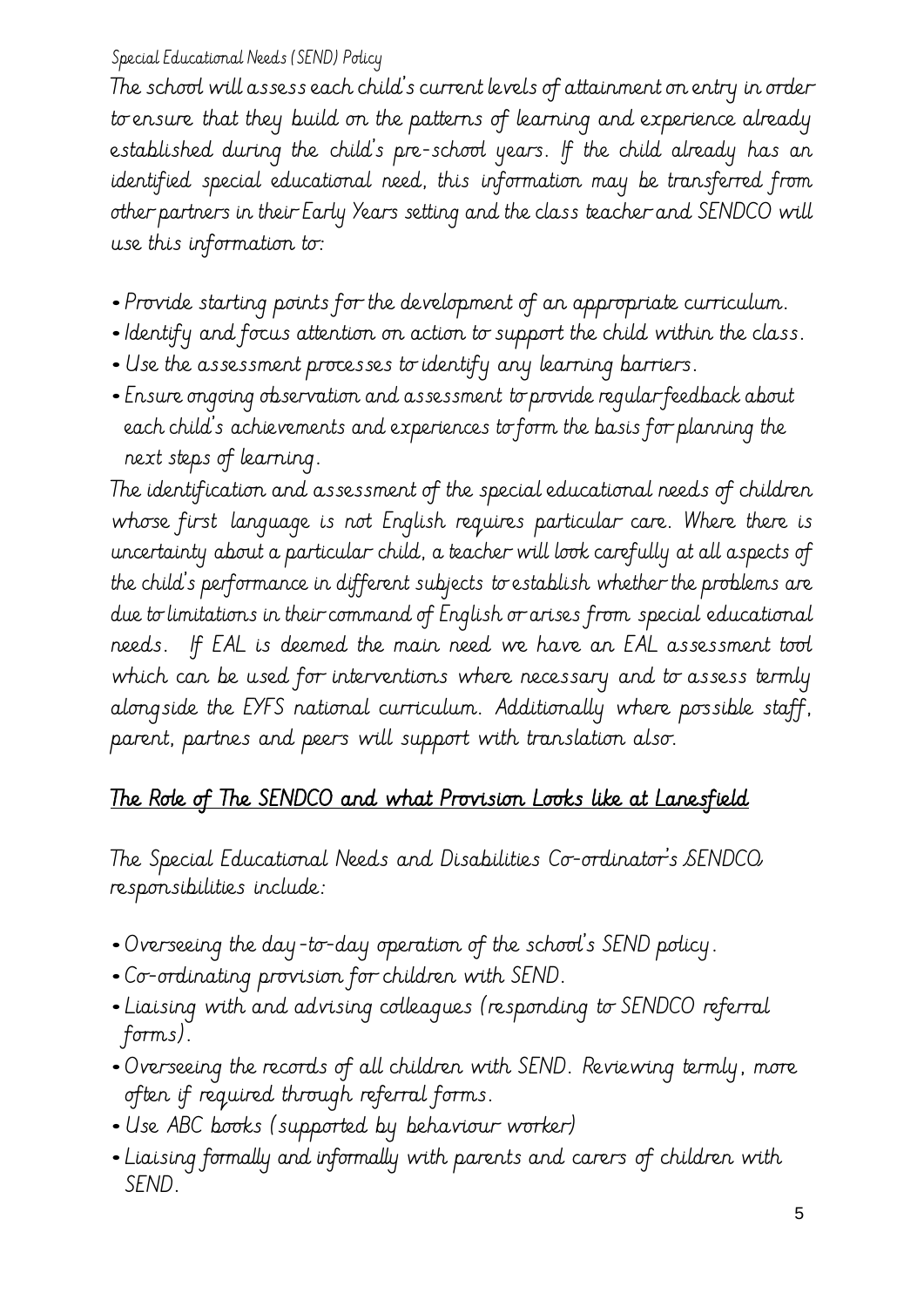- Contributing to the in-service training of staff.
- Liaising with local high schools so that support is provided for Y6 pupils as they prepare to transfer.
- Liaising with external agencies including the LEA's support and educational psychology services, health and social services and voluntary bodies.
- Co-ordinating and developing school based strategies for the identification and review of children with SEN.
- Making regular visits to classrooms to monitor the progress of children on the SEND Register and their environment.
- Updating the SEND register termly and informing Date & HR assistant and Head Teacher.
- Annual Governor meeting to share progress and aims.
- Termly Governor meeting with SEND Governor to share updates.
- •Informing school nurse of any changes to medical needs diagnosed on a termly basis and an overall number of our SEND register.
- Ensuring office staff are informed of any SEND changes which may be relevant to be added to our SIMS.
- Record/file keeping for our SEND cohort (including ABC) to ensure robust evidence gathered if needed for any referrals.
- Regula monitoring of the EHC hub for Wolverhampton, ensuring all EHCP's are up to date, reviewed when necessary and all evidence gathered in preparation (additional to these spartaking or leading annual/early reviews).
- Ensuring a SSP (School Support Plan) is written for every SEND child with input from special agencies and class teachers and that this is shared at the beginning of each term with parents to ensure collaborative working between school and home.
- Ensuring RA's are put in place for SEND children where necessary.
- Ensuring Health Care Plans are put in place for SEND children where necessary.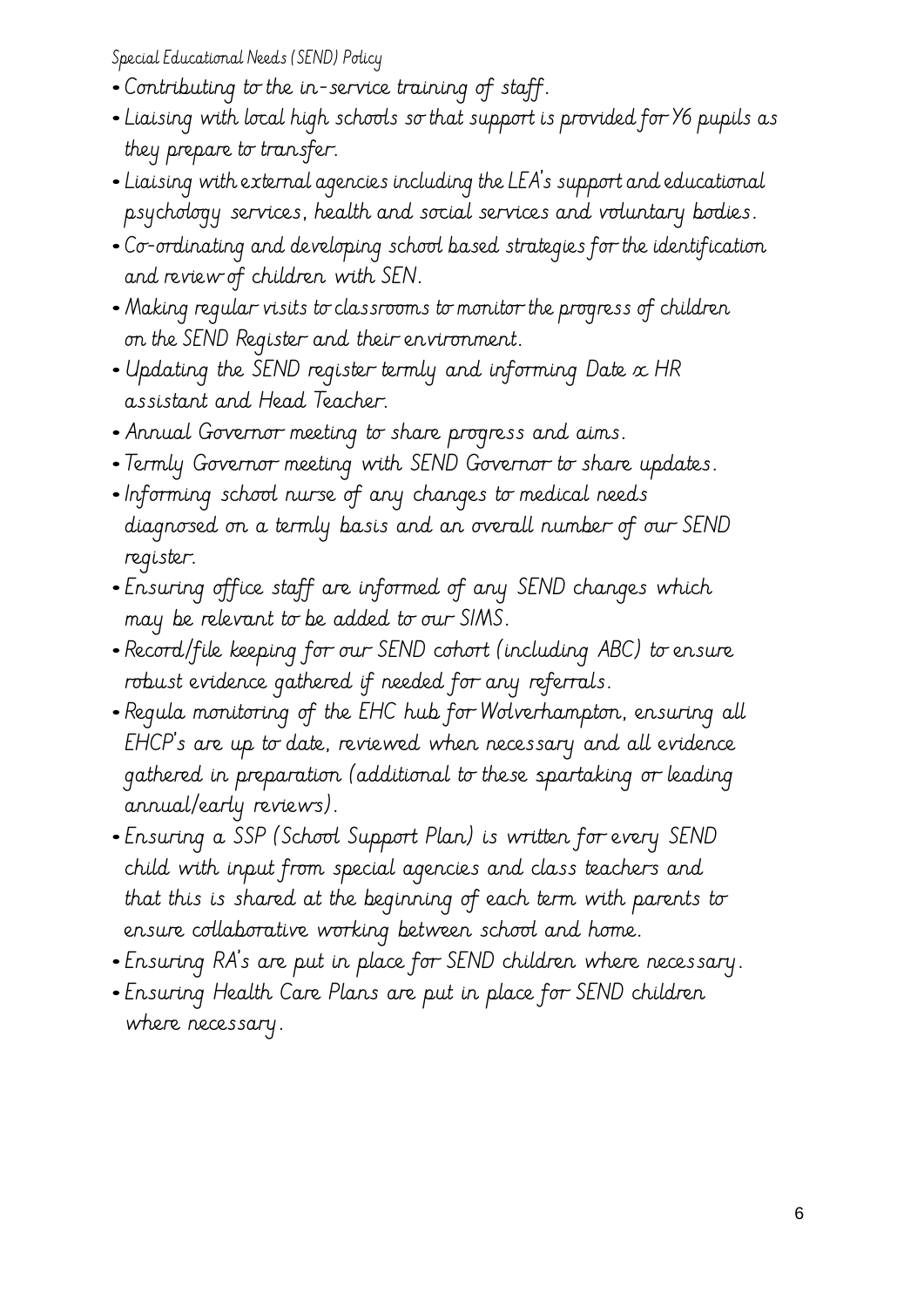## Monitoring Children's Progress

The school's system for observing and assessing the progress of individual children will provide information about areas where a child is not progressing satisfactorily. Under these circumstances, teachers would need to consult the SENDCO to consider what else might be done. This review may lead to the conclusion that the pupil requires help over and above that which is normally available within the particular class or subject.

The key test of the need for action is that current rates of progress are

inadequate. Adequate progress can be identified as that which:

- Prevents the attainment gap between the child and his peers from widening.
- Closes the attainment gap between the child and his peers.
- Betters the child's previous rate of progress.
- Ensures access to the full curriculum.
- Demonstrates an improvement in self-help, social or personal skills.
- Demonstrates improvements in the child's behaviour.

In order to help children with special educational needs, Lanesfield will adopt a graduated response. This may see us using specialist expertise if as a school we feel that our interventions are still not having an impact on the individual. The school will record the steps taken to meet the needs of individual children through the use of a School Support Plan) and review sheet and the SENCO will have responsibility for ensuring that records are kept and available when needed. If we refer a child for statutory assessment/Education Health and Care Plan, we will provide the LEA with a record of our work with the child to date.

When any concern is noticed it is the responsibility of the class teacher to take steps to address the issue. Trial starts in class, if concerns continue a SENDCO referral form to be completed this triggers an observation from the SENDCO within 2 weeks and feedback then given. This is to be followed and reviewed by class teacher and SENDCO. A decision may be made to seek external support and parental consent will be requested. If this initial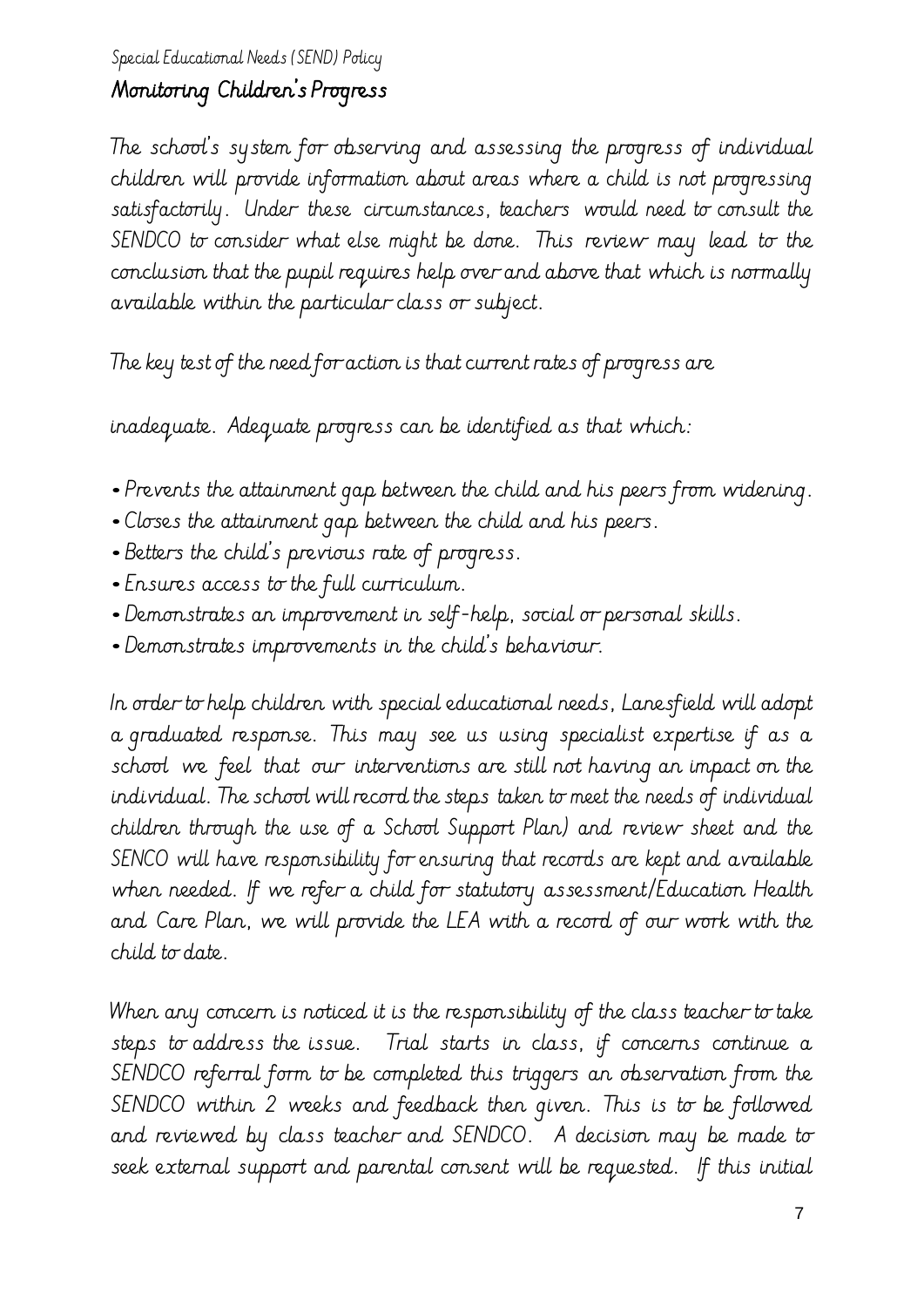intervention demonstrates to place on SEND register, parents receive a letter to inform them. This is different if behaviour, where 6 red cards will trigger a meeting and class teacher to complete SENDCO referral if no improvement which triggers SENDCO observation and follows on alongside with following the behaviour policy for 12 red cards etc. If no progress is noted after this time the child may be added to the school SEN register with parental permission.

The SENDCO will then complete an SSP for each individual. The class teacher and learning support will then carry out the interventions that are additional to those provided as part of the school's differentiated curriculum. These targets will be monitored by the class teacher and learning support within the class and reviewed termly with the SENDCO, approved by a parent and a young person review at the beginning of each term.

Reasons for a child being added to the SEND register may include the fact that he/she:

• Makes limited or no progress, even when teaching approaches are targeted particularly in a child's identified area of weakness.

• Shows signs of difficulty in developing literacy or mathematics skills which result in poor attainment in some curriculum areas.

• Presents persistent emotional or behavioural difficulties which are not improved by the behaviour management techniques embedded in our school.

• Has sensory or physical problems, and continues to make little or no progress, despite the provision of specialist equipment.

• Has communication and / or interaction difficulties, and continues to make limited or no progress.

# Partnership with Parents

Partnership plays a key role in enabling children and young people with SEN to achieve their potential. Parents hold key information and have knowledge and experience to contribute to the shared view of a child's needs. All parents of children with special educational needs will be treated as partners given support to play an active and valued role in their child's education.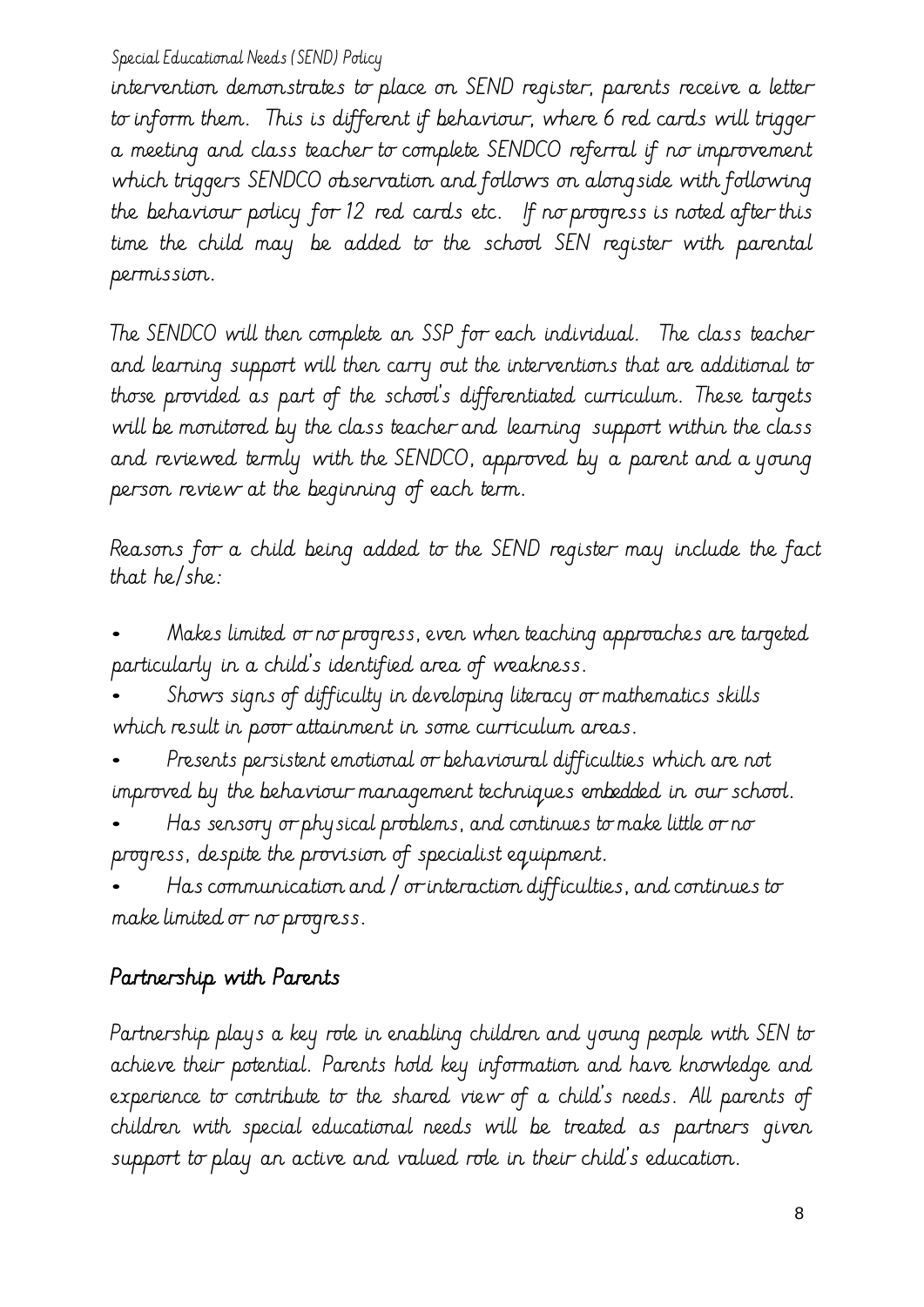Children and young people with special educational needs often have a unique knowledge of their own needs and their views about what sort of help they would like. They will be encouraged to contribute to the assessment of their needs, the review and transition process.

The school website contains details of our policy for special educational needs, the special educational needs information report including the arrangements made for children in our school with special educational needs.

At all stages of the special needs process, the school keeps parents fully informed and involved. We take account of the wishes, feelings and knowledge of parents at all stages.

We encourage parents to make an active contribution to their child's education and have regular meetings each half term to share progress with their parents. We inform the parents of any outside intervention, and share the process of decision- making by providing clear information relating to the education of their child.

Parents always have access to the SENDCO through a school email address and parents and children have access to the Learning Platform which has a dedicated section to Special educational Needs.

## The Nature of Intervention

The SENDCO and the child's class teacher will work collaboratively to decide on all action needed to support progress in the light of earlier assessments. This may include:

- Different learning materials or specialist equipment.
- Some group or individual support, which may involve small groups of children being withdrawn to work, with TA support or specialist teacher.
- Extra adult time to devise/administer the nature of the planned intervention and also to monitor its effectiveness.
- Staff development and training to introduce more effective strategies.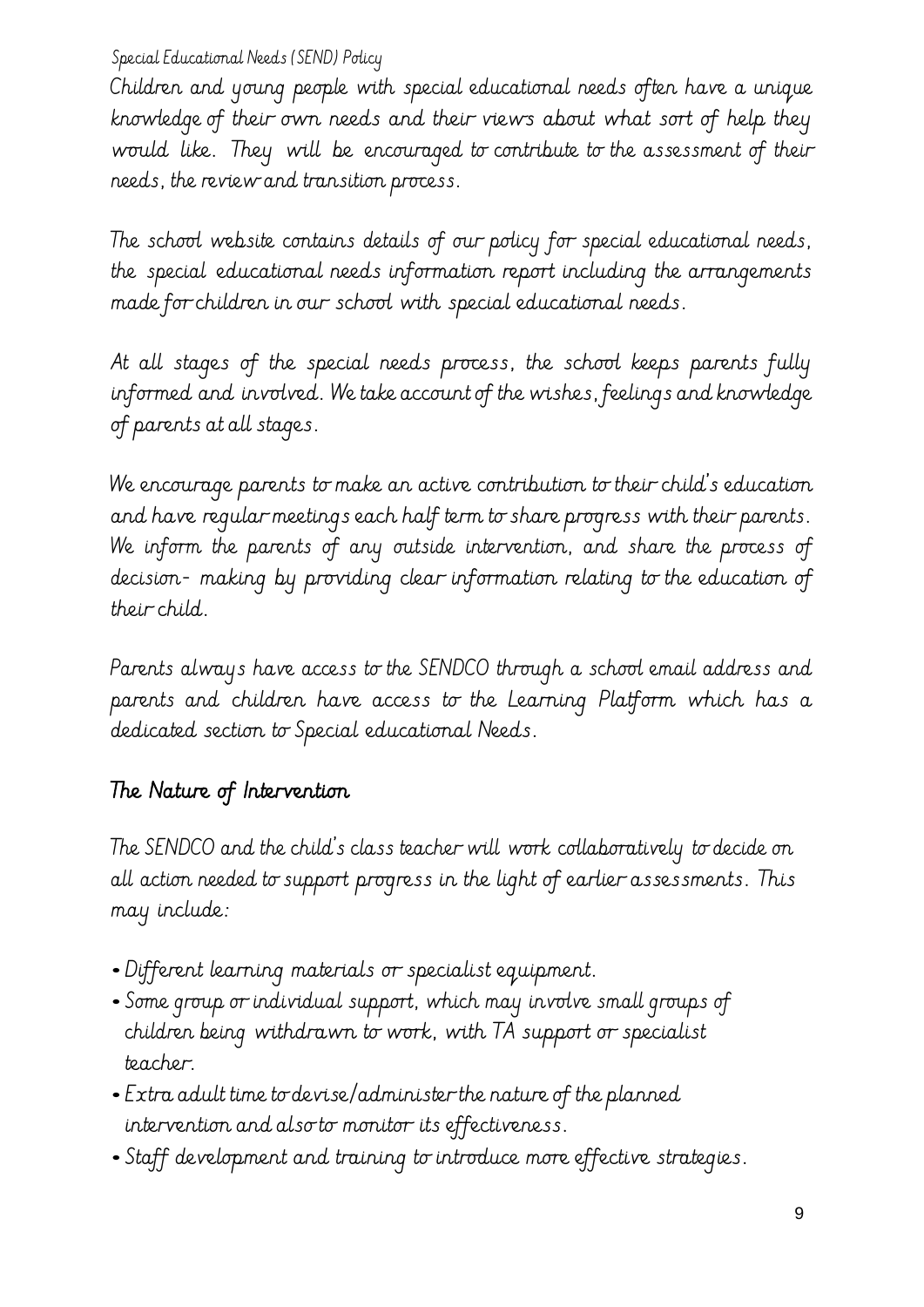After initial discussions with the SENDCO, the child's class teacher will be responsible for working with the child on a daily basis and ensuring delivery of any individualised programme in the classroom.

The SENCO will support further assessment of the child where necessary, planning for their future needs in discussion with colleagues and parents.

## The Use of Outside Agencies

These services may become involved if a child continues to make limited or no progress despite considerable input and adaptations. They will use the child's records in order to establish which strategies have already been employed and which targets have previously been set.

The external specialist may act in an advisory capacity, or provide additional specialist assessment or be involved in teaching the child directly. The child's Individual targets will set out strategies for supporting their progress. These will be implemented, at least in part, through the daily routine in their own classroom. The delivery of the interventions recorded in the SSP continues to be the responsibility of the class teacher.

## Outside agencies may become involved if the child:

- Continues to make little or no progress in specific areas over <sup>a</sup> long period.
- Continues working at levels substantially below that expected of children of a similar age.
- Continues to have difficulty in developing literacy and mathematical skills.
- Has emotional or behavioural difficulties which regularly and substantially interfere with the child's own learning or that of the class group.
- Has sensory or physical needs and requires additional specialist equipment or regular advice and/or visits by a specialist service.
- Has ongoing communication or interaction difficulties that impede the development of social relationships and cause substantial barriers to learning.
- Despite having received intervention, the gap continues to widen between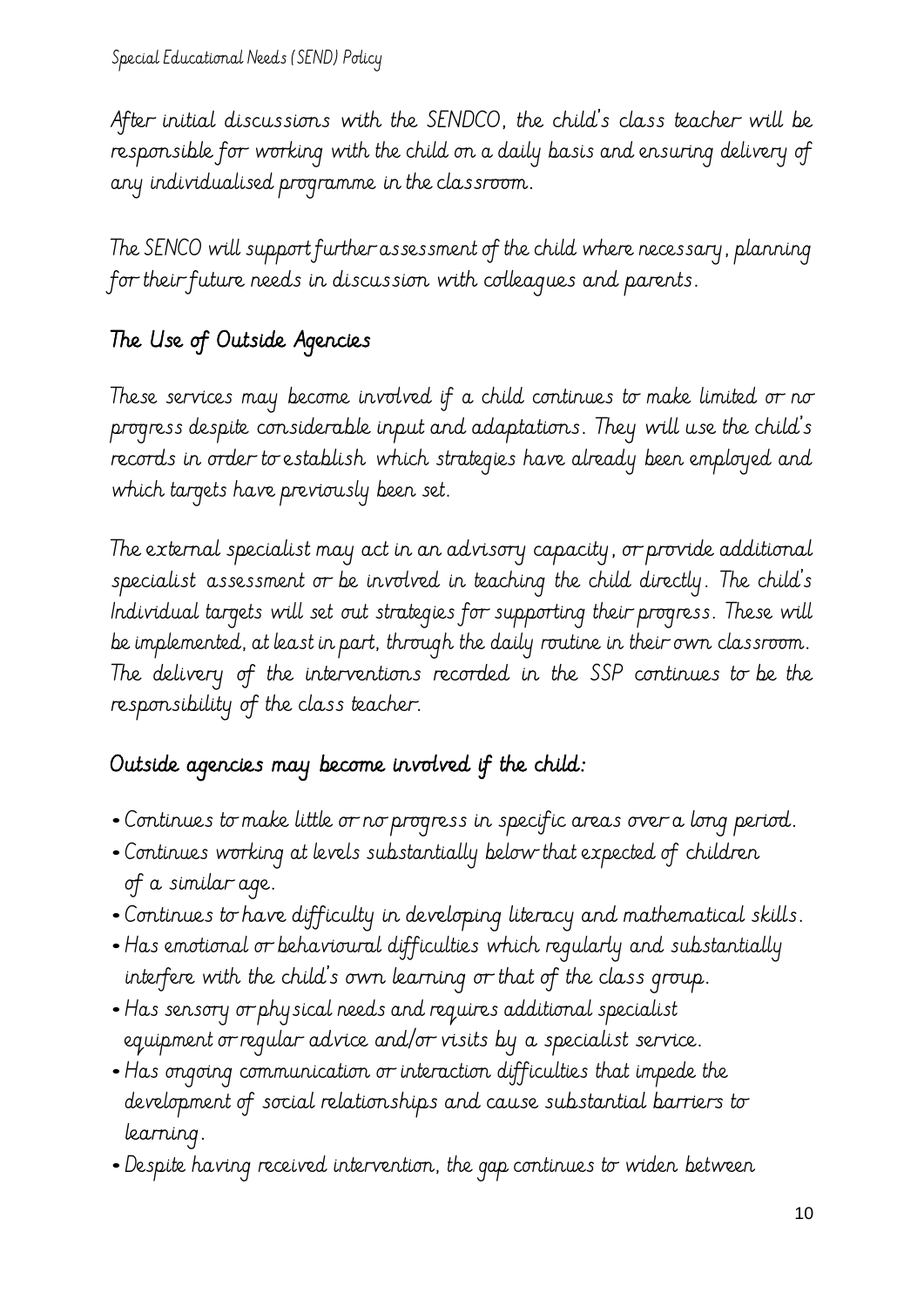Special Educational Needs (SEND) Policy them and the level of his/her peers.

## School Request for Statutory Assessment or Education Health and Care Plans

A request will be made by the school to the LEA if the child has demonstrated significant cause for concern. When looking at attainment alone, the child is working 2 years and below in core areas. The LEA will be provided with information about the child's progress over time, and will receive documentation in relation to the child's additional needs and any action taken to deal with those needs, including any resources or special arrangements put in place. Alongside this a school based EHA must be open and regular TAC meeting taking place.

### The evidence must include:

- Previous school support plans and targets for the pupil.
- Records of regular reviews and their outcomes.
- Records of the child's health and medical history where appropriate.
- Attainment levels in literacy and numeracy and Science.
- •Ideally, education and other assessments, for example from an advisory specialist support teacher or educational psychologist report and advice – include 3 plan, do, review cycles.
- Views of the parents.

The parents of any child who is referred for statutory assessment will be kept fully informed of the progress of the referral. A referral takes up to 20 weeks. An urgent takes up to 16 weeks from submission to outcome. When this coincides with transfer to high school, the SENDCO from the high school will be informed of the outcome of the review.

## School Support Plans

Strategies employed to enable the child to progress will be recorded within a School Support Plan which will include information about:

• The child's barrier to learning and wave of SEND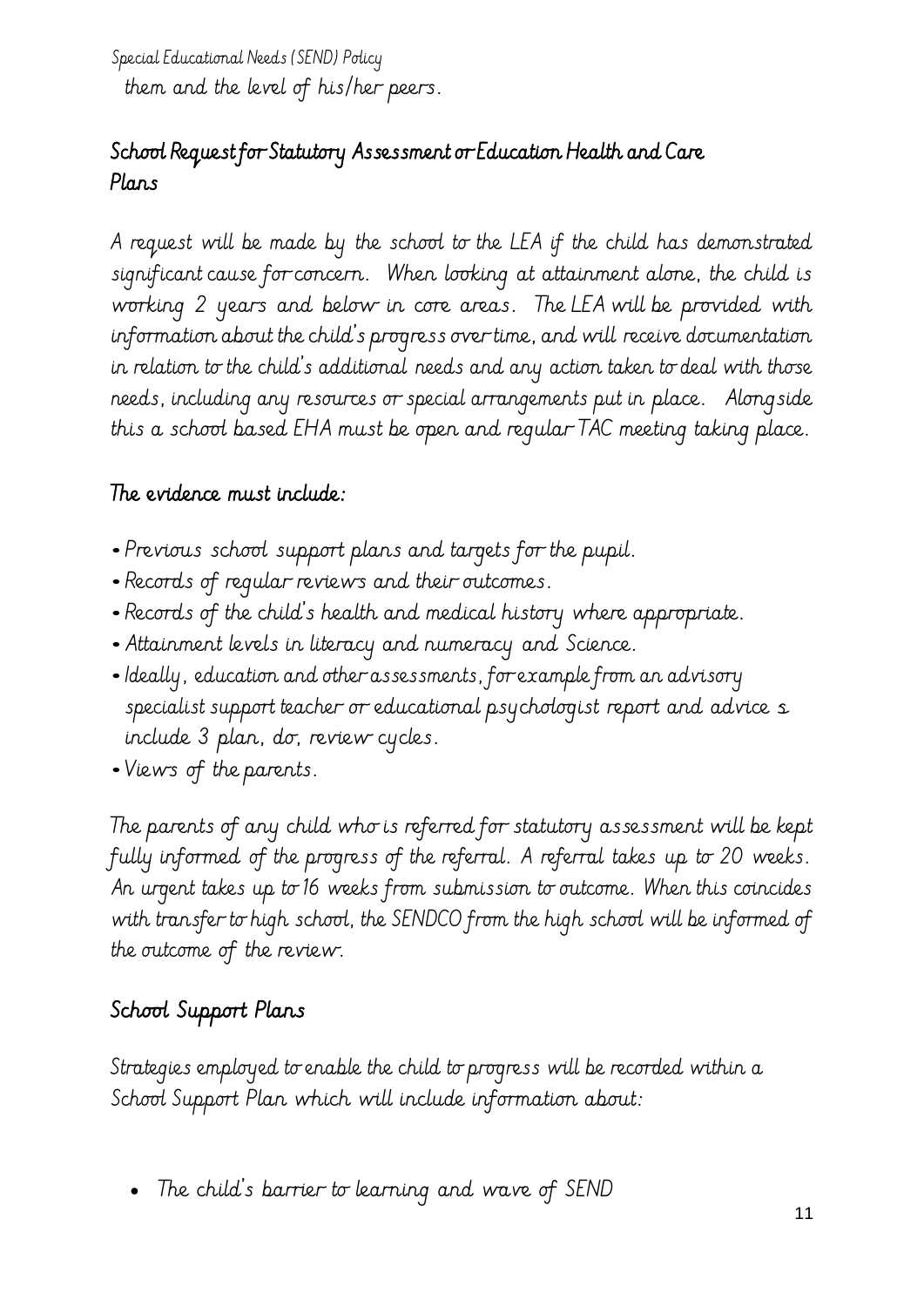- The short term targets set for the child.
- The teaching strategies to be used.
- The provision to be put in place.
- How the targets will help the child in their learning.
- What they are responsible for.
- How the child can be successful.
- The review date.
- The child's views will be sought and taken into account, as will those of the parents, whose support is vital if progress is to be achieved and maintained.

## Access to the Curriculum

All children have an entitlement to a broad and balanced curriculum, which is differentiated to enable children to understand the relevance and purpose of learning activities and experience levels of understanding and rates of progress that bring feelings of success and achievement.

Teachers use a range of strategies to meet children's special educational needs. Lessons have clear learning objectives and staff differentiate work appropriately, and use assessment to inform the next stage of learning. All staff have received training on 'Teaching and Learning styles' and brain friendly learning and this has led to members of staff planning lessons that incorporate the different learning styles that children have Individual education plans, which employ a small-steps approach, feature significantly in the provision that we make in the school. By breaking down the existing levels of attainment into finely graded steps and

targets, we ensure that children experience success. All children on the special needs register have a school support plan with individual targets.

We support children in a manner that acknowledges their entitlement to share the same learning experiences that their peers enjoy. Wherever possible, we do not withdraw children from the classroom situation. There are times though when, to maximise learning, we ask the children to work in small groups, or in a oneto-one situation outside the classroom.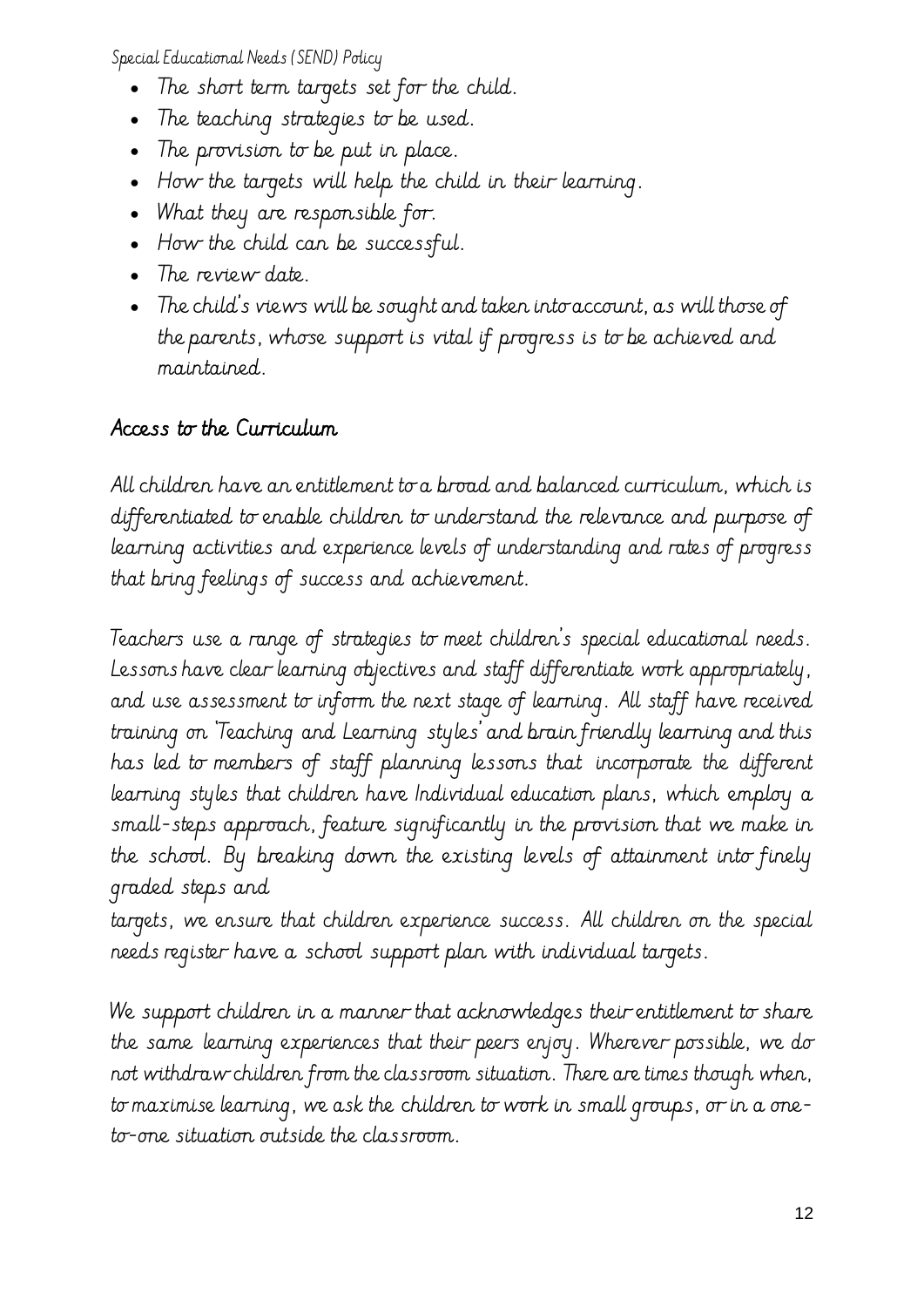## Allocation of Resources

The SENDCO is responsible for the operational management of the specified and agreed resourcing for special needs provision within the school, including the provision for children with Education Health and Care plans.

The head teacher informs the Governing body of how the funding allocated to support Special Educational Needs has been employed.

The head teacher and the SENDCO meet annually to agree on how to use funds directly related to statements.

# The Role of the Governing Body

The Governing body challenges the school and its members to secure necessary provision for any pupil identified as having special educational needs. They ask probing questions to ensure all teachers are aware of the importance of providing for these children and ensure that funds and resources are used effectively.

The governing body has decided that children with special educational needs will be admitted to the school in line with the school's agreed admissions policy.

The Governing Body reviews this policy annually and considers any amendments in light of the annual review findings. The Head teacher reports the outcome of the review to the full governing body.

## Monitoring and Evaluation

The SENDCO monitors the movement of children within the SEN system in school and provides staff and governors with regular summaries of the impact of the policy on the practice of the school. They are involved in supporting teachers and in drawing up school support plans for children. The SENDCO and the head teacher hold regular meetings to review the work of the school in this area. In addition the SENDCO and the named governor with responsibility for special